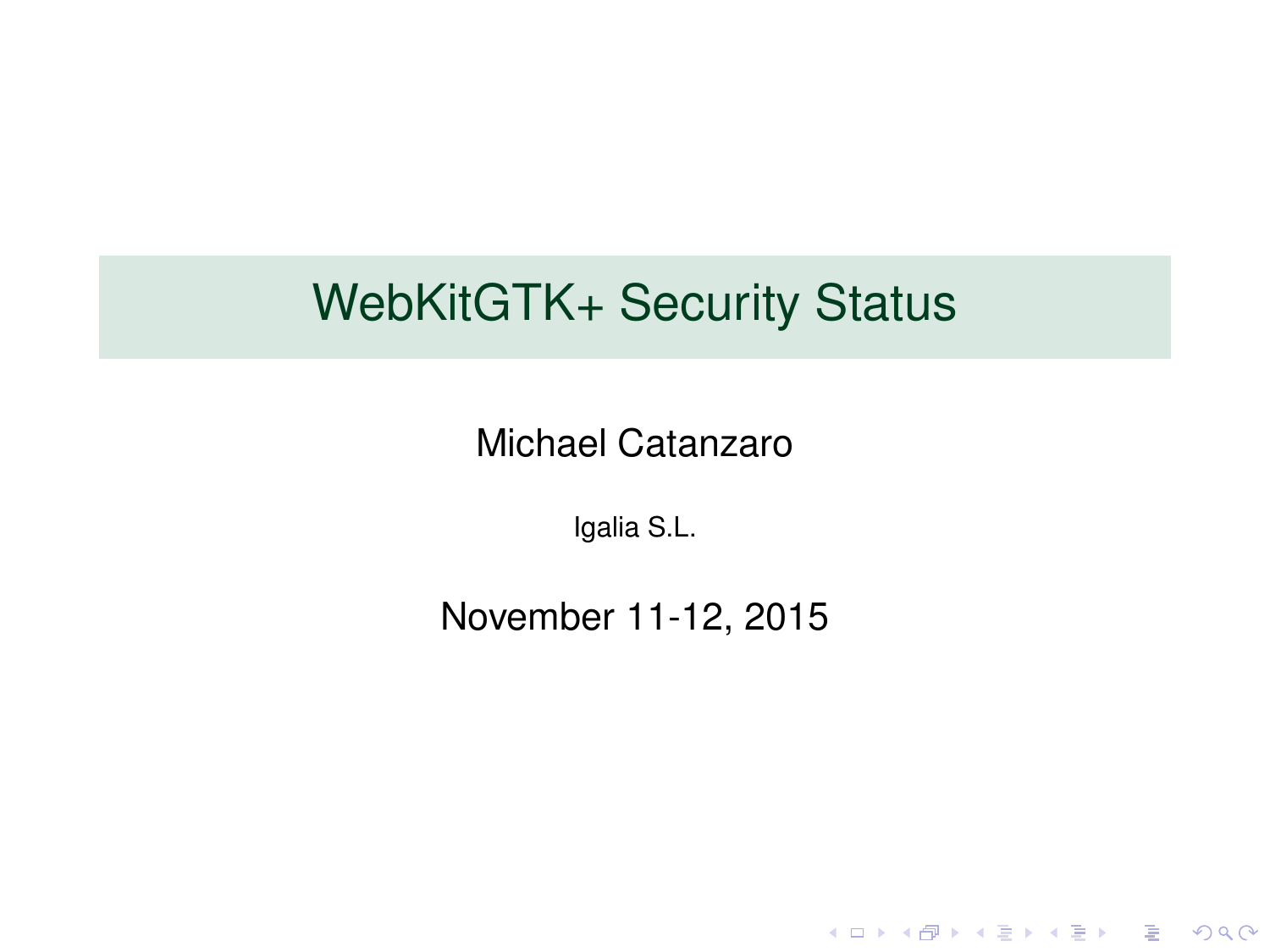# **Outline**



#### [Sandboxing](#page-14-0)



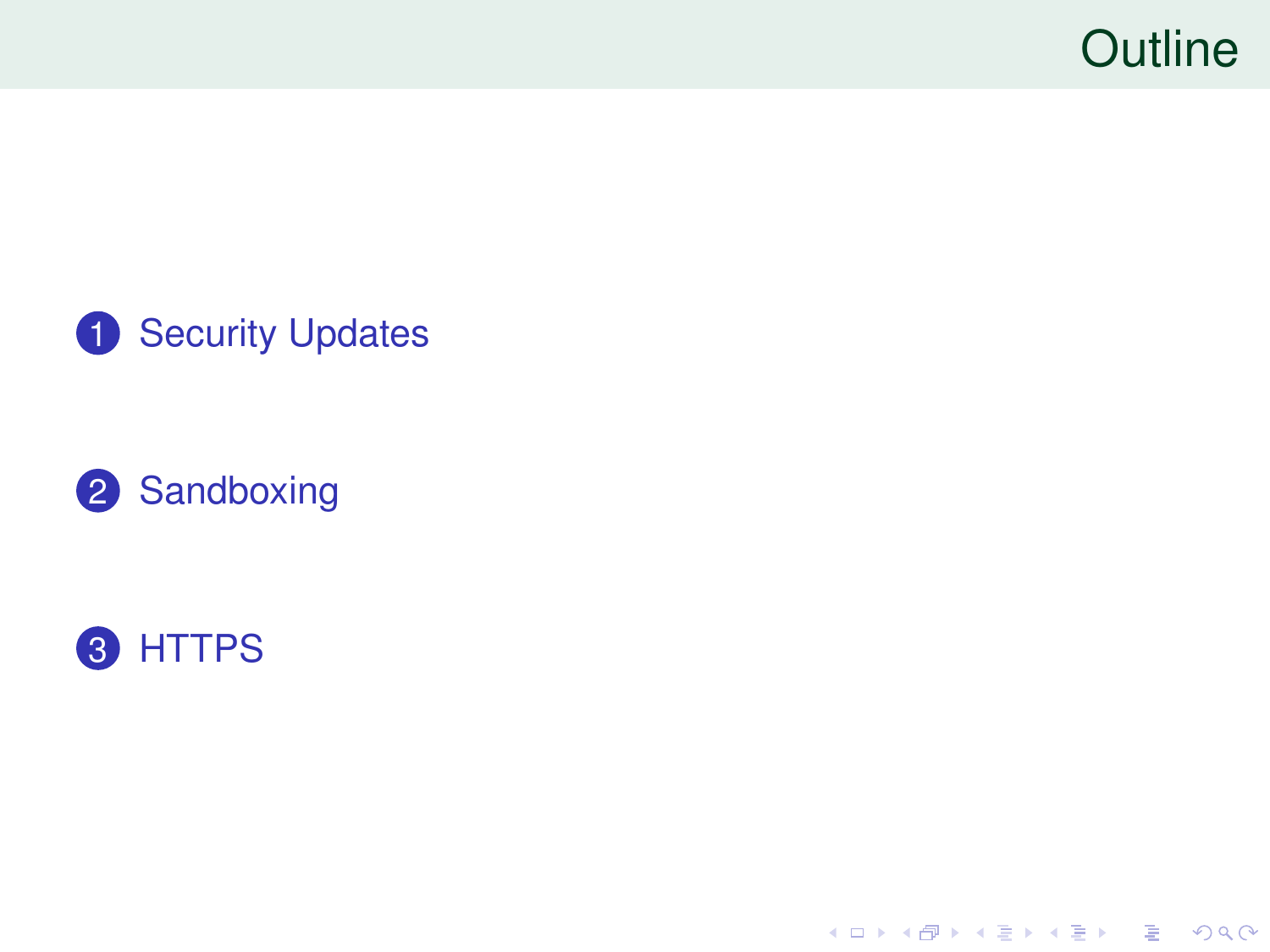# WebKit1 Compatibility Packages

**KORK ERKER ADAM ADA** 

- <span id="page-2-0"></span>• All distros have TWO WebKitGTK+ packages
	- WebKitGTK+ 2.4 package, for WebKit1 API compatibility
	- A newer WebKitGTK+ package (2.10.x, 2.8.x, or 2.6.x)
- Very many apps are stuck on 2.4
- Last real security updates for 2.4 were in January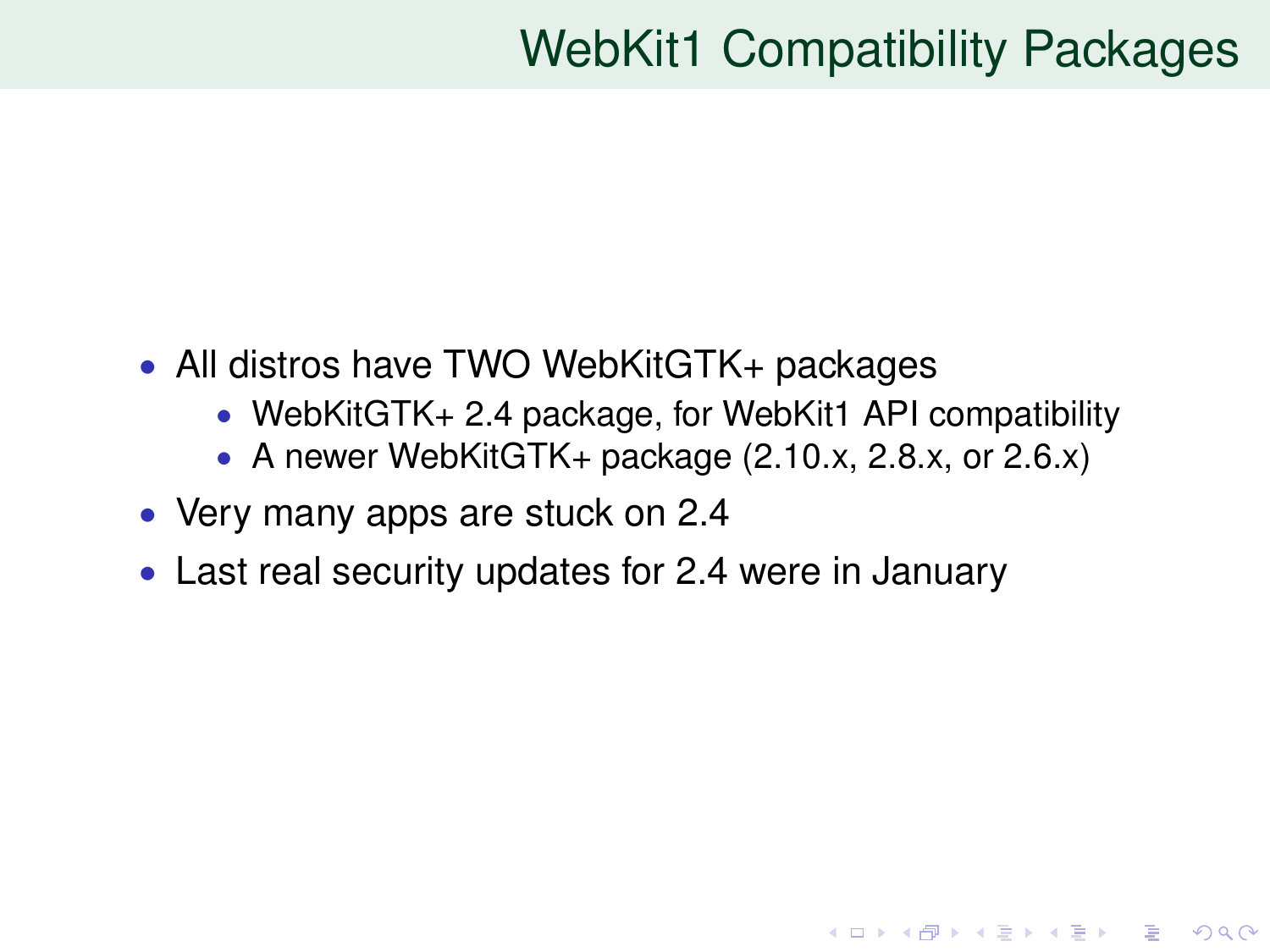# Safari Security Advisories

- "Visiting a maliciously crafted website may lead to an unexpected application termination or arbitrary code execution"
- Eight advisories in 2015
- 113 2015 CVEs (discounting Safari CVEs)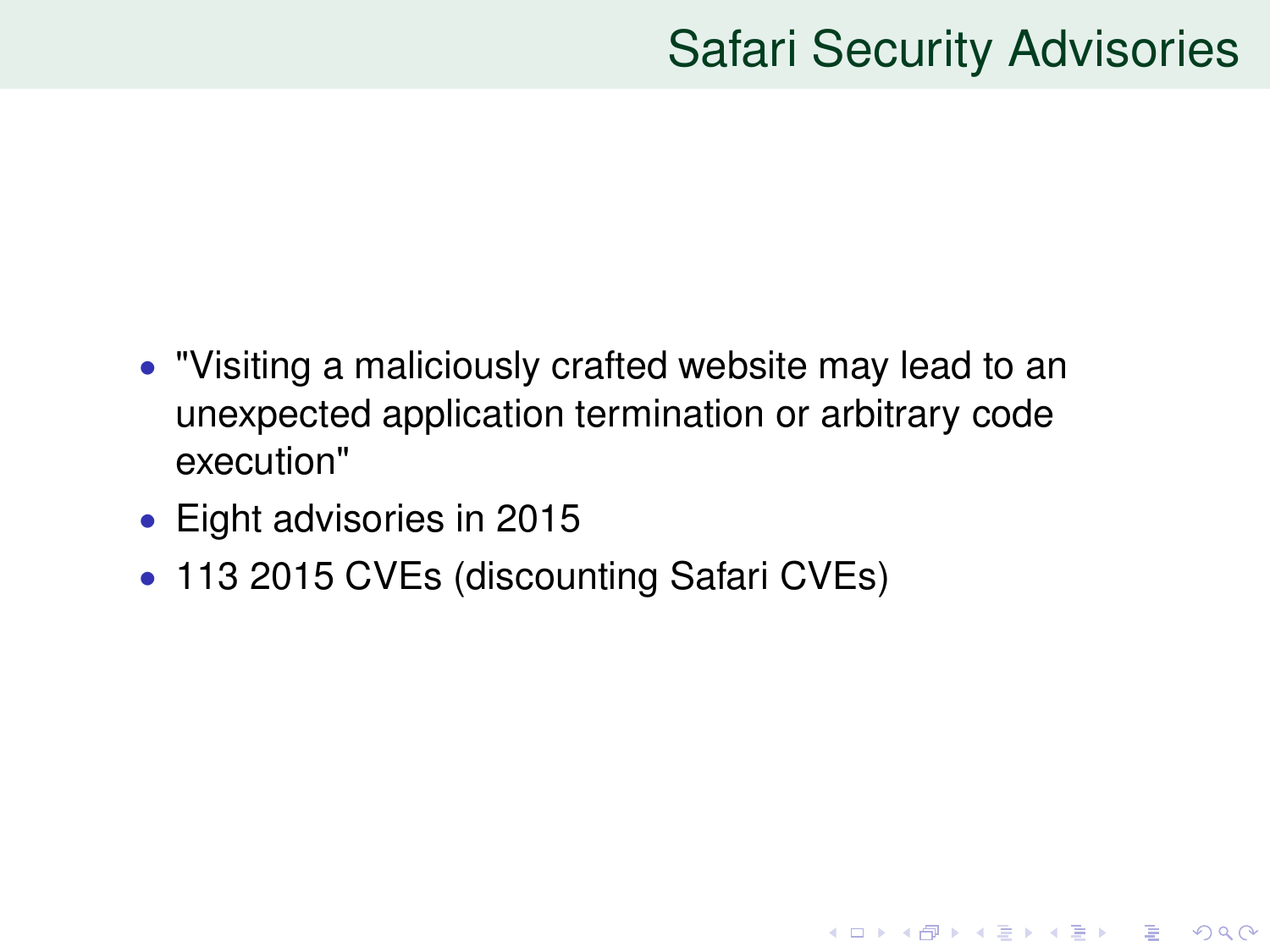# WebKitGTK+ Security Advisory WSA-2015-0001

- January 26, 2015
- 41 reported CVEs
- Covers 2.4 series before 2.4.8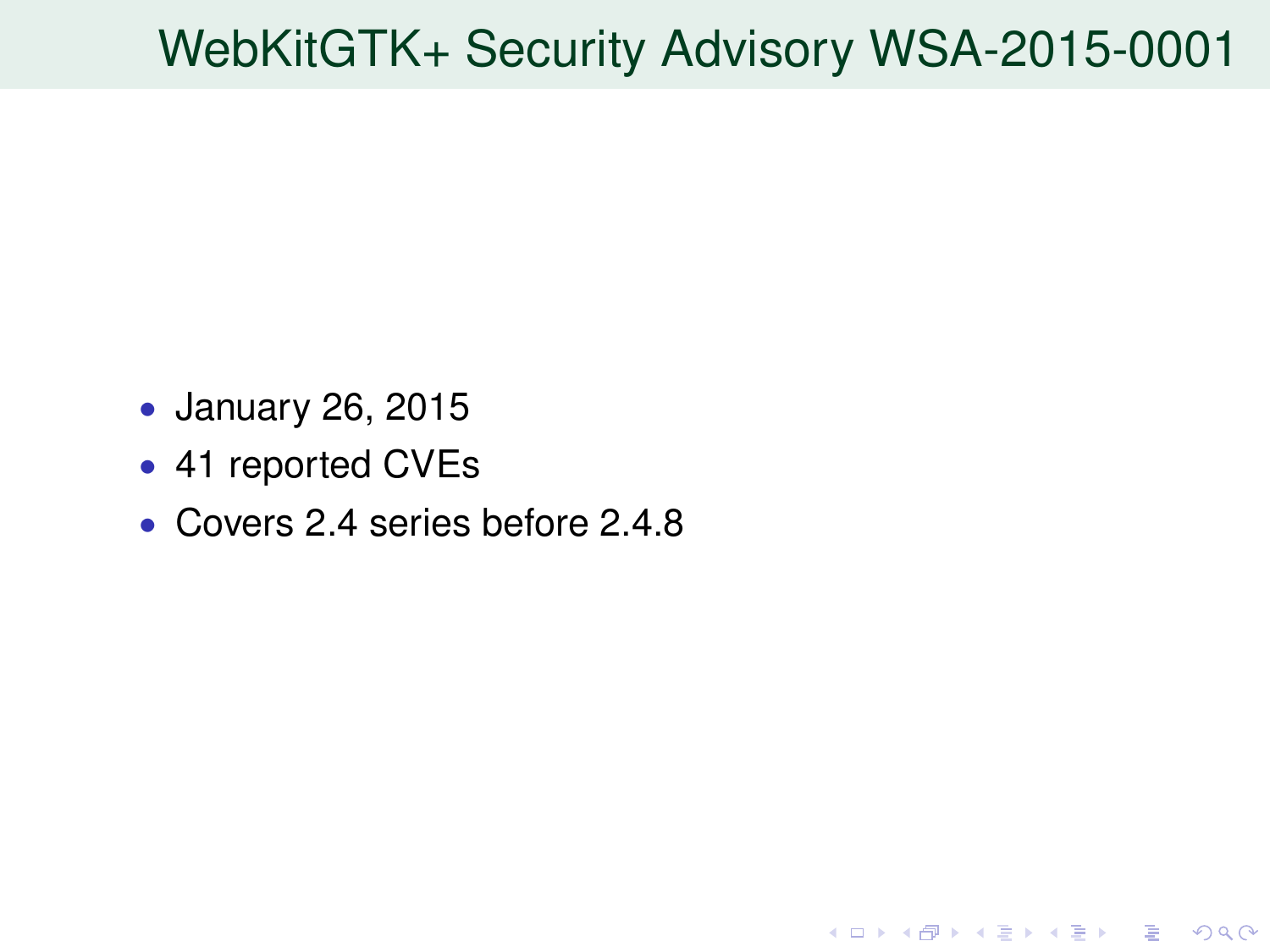# WebKitGTK+ Security Updates

**KORKARA KERKER DAGA** 

- No CVEs
- No security advisories
- Security bugs fixed in trunk are regularly backported to the latest stable series (2.10).
- So if distros ship our releases, users will get the fixes.
- What versions of WebKitGTK+ are shipped in popular distros?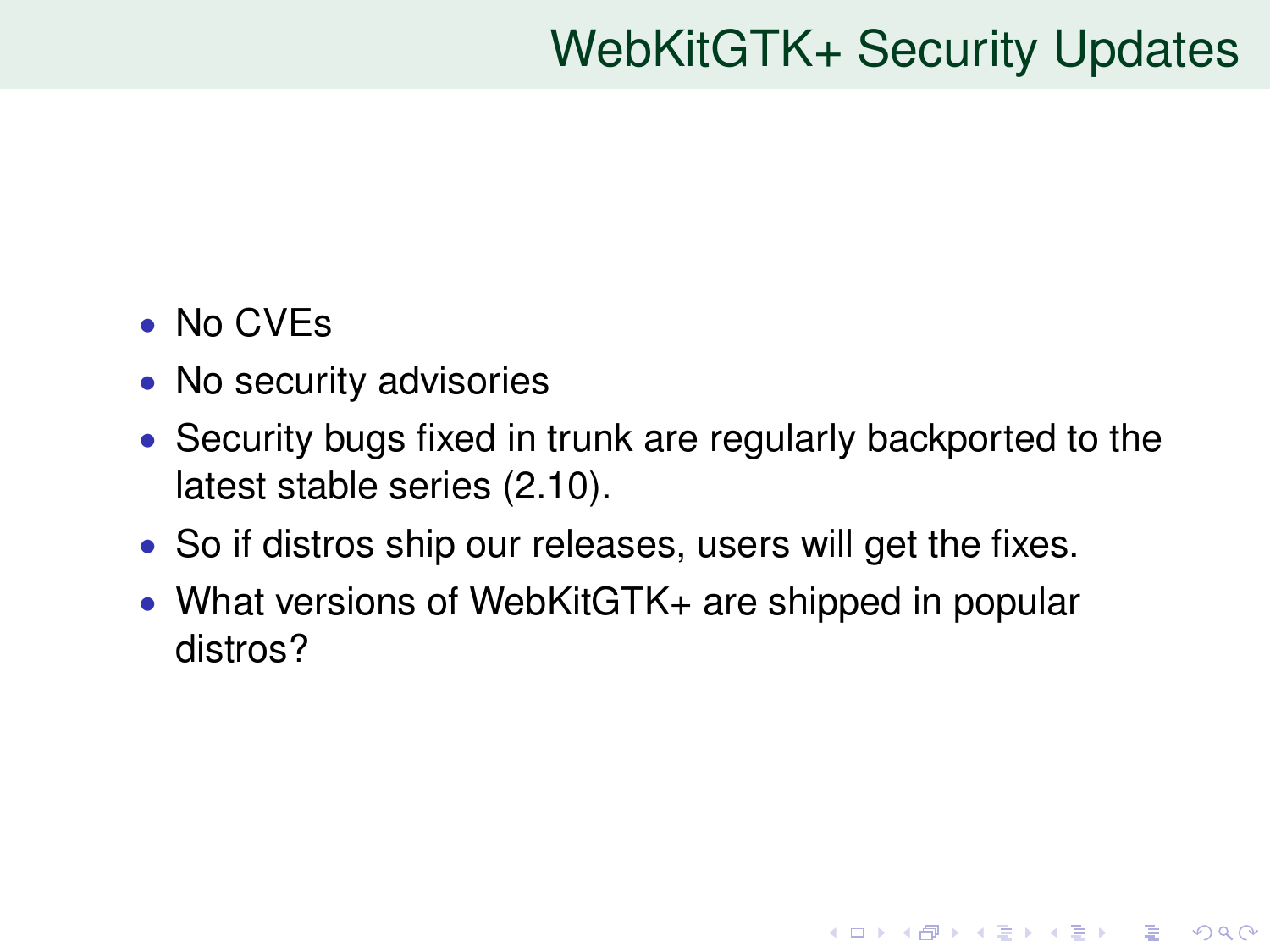### Arch Linux

**Kロトメ部トメミトメミト ミニのQC** 

#### • WebKitGTK+ 2.10.3 (latest version)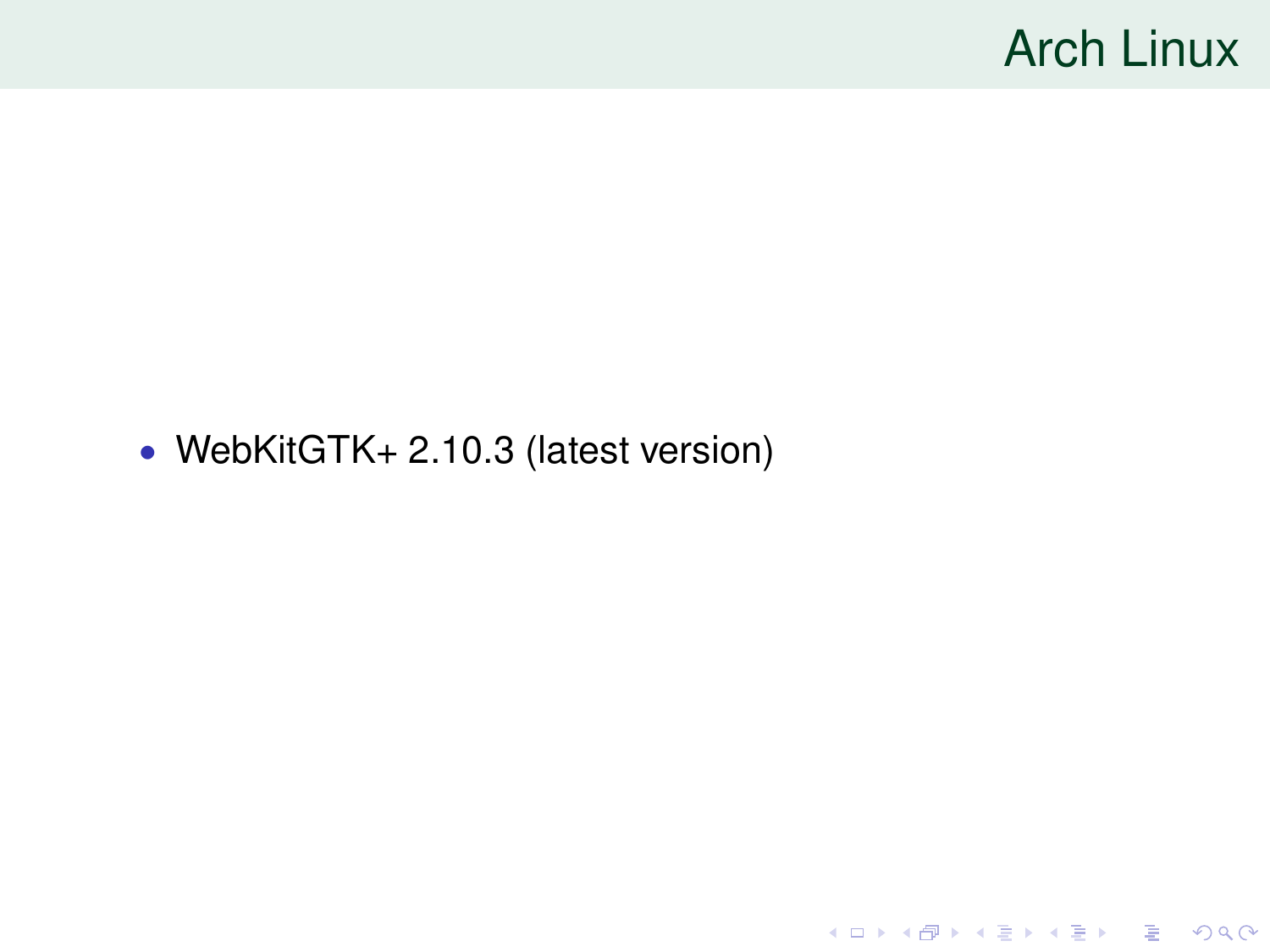### Fedora

- Fedora 23: WebKitGTK+ 2.10.3 (latest version)
- Fedora 22: WebKitGTK+ 2.8.5
- Fedora 21: WebKitGTK+ 2.6.6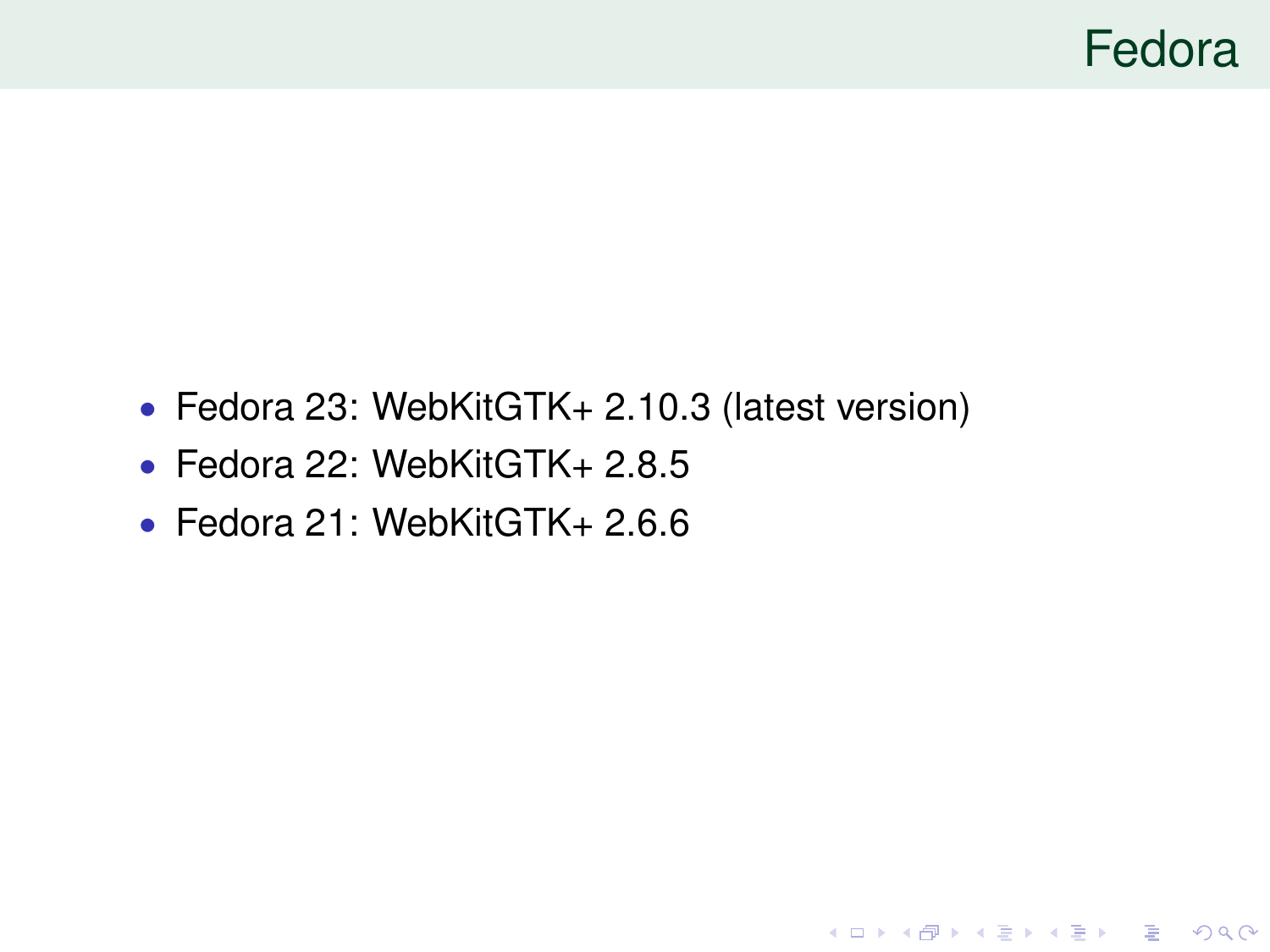

KOKK@KKEKKEK E 1990

- Debian 8: WebKitGTK+ 2.6.2, plus patch for CVE-2015-2330
- Debian 7: WebKitGTK+ 1.8.1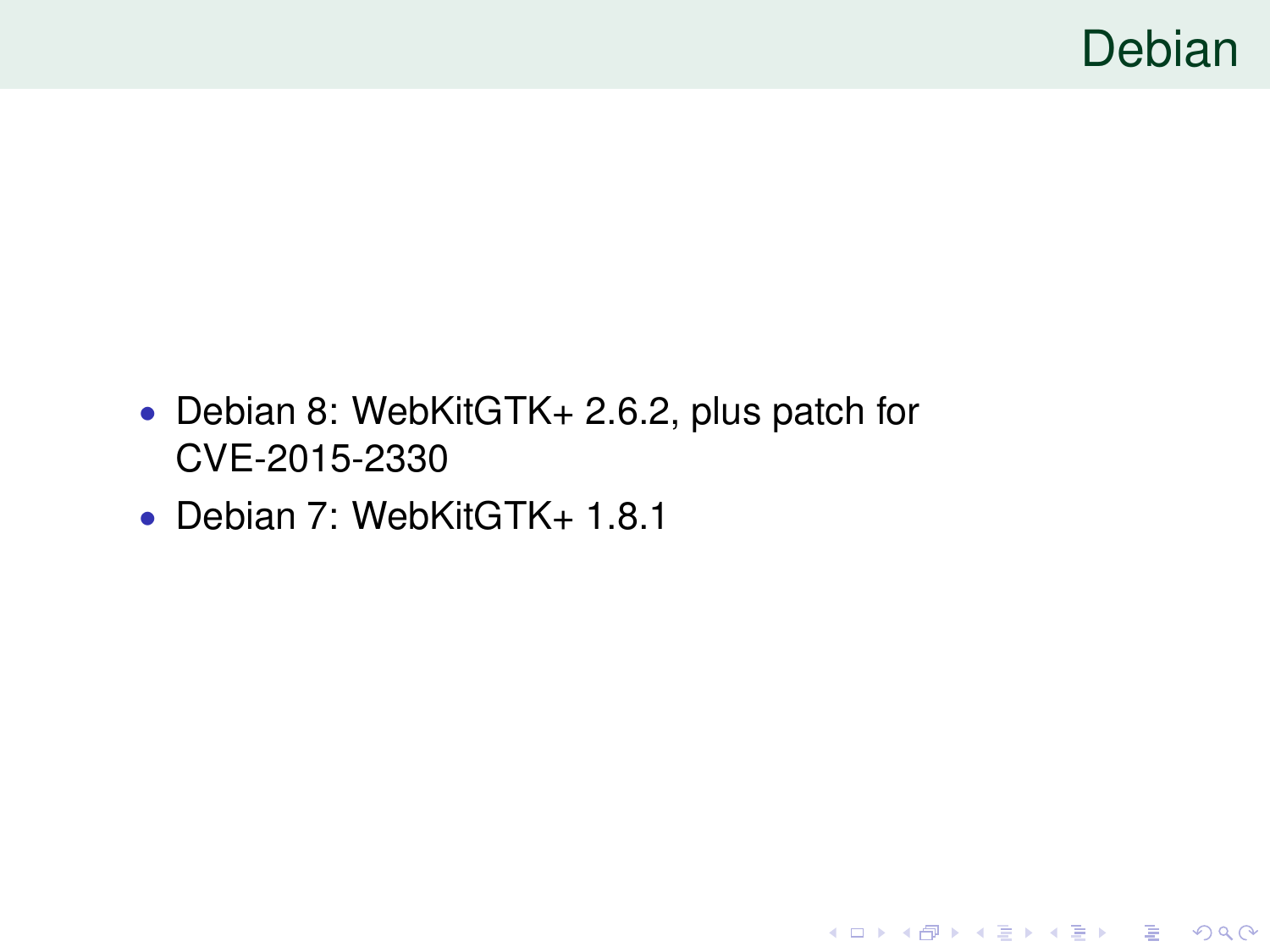### Debian

K □ K K 레 K K 레 K X H X X X K K X X X X X X X X

"Debian 8 includes several browser engines which are affected by a steady stream of security vulnerabilities. The high rate of vulnerabilities and partial lack of upstream support in the form of long term branches make it very difficult to support these browsers with backported security fixes. Additionally, library interdependencies make it impossible to update to newer upstream releases. Therefore, browsers built upon the webkit, qtwebkit and khtml engines are included in Jessie, but not covered by security support. These browsers should not be used against untrusted websites."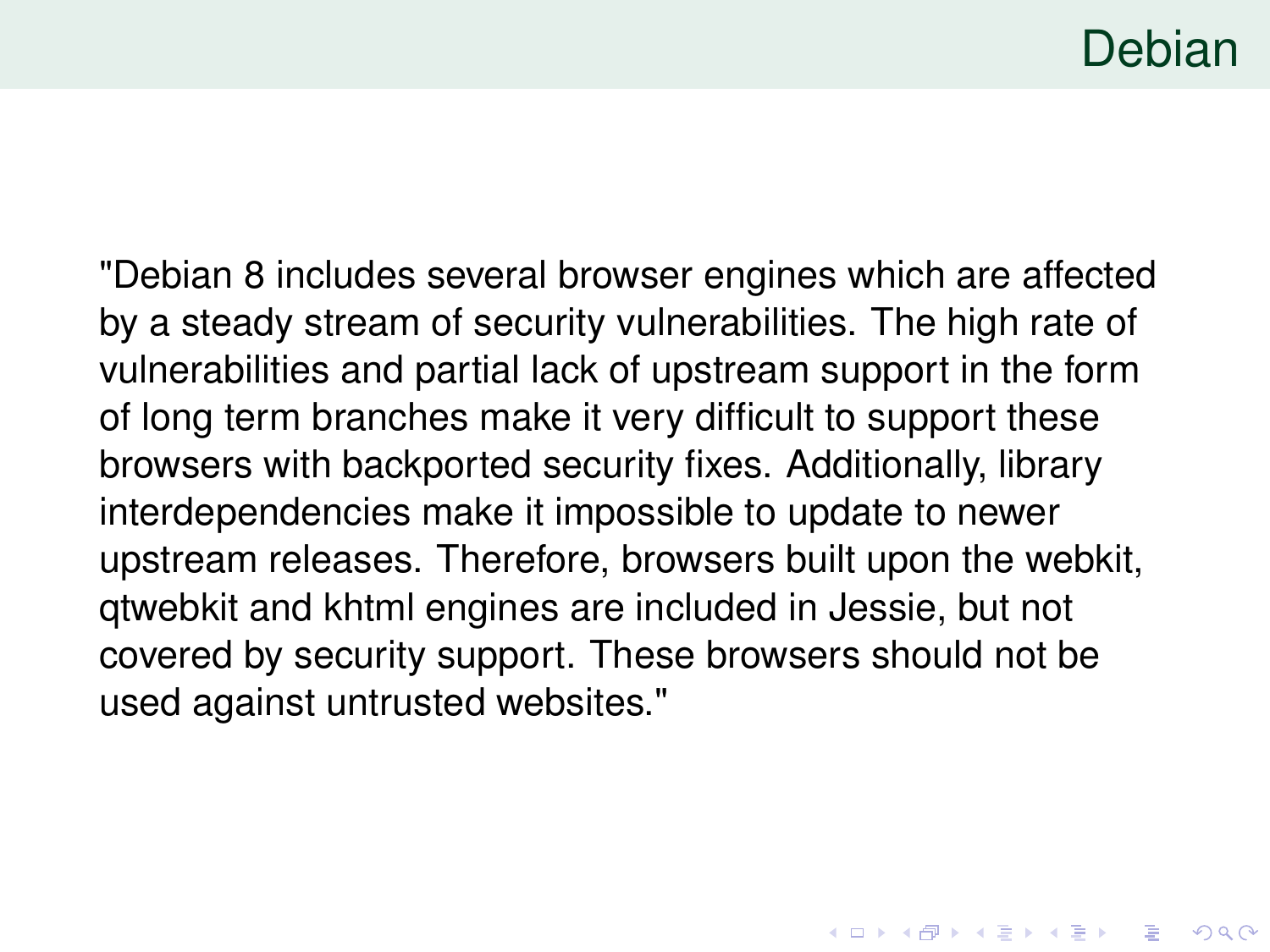- Ubuntu 15.10: WebKitGTK+ 2.8.5 (in universe)
- Ubuntu 15.04: WebKitGTK+ 2.6.2, plus patch for CVE-2015-2330 (in universe)
- Ubuntu 14.04 LTS: WebKitGTK+ 2.4.8 (originally 2.4.0!)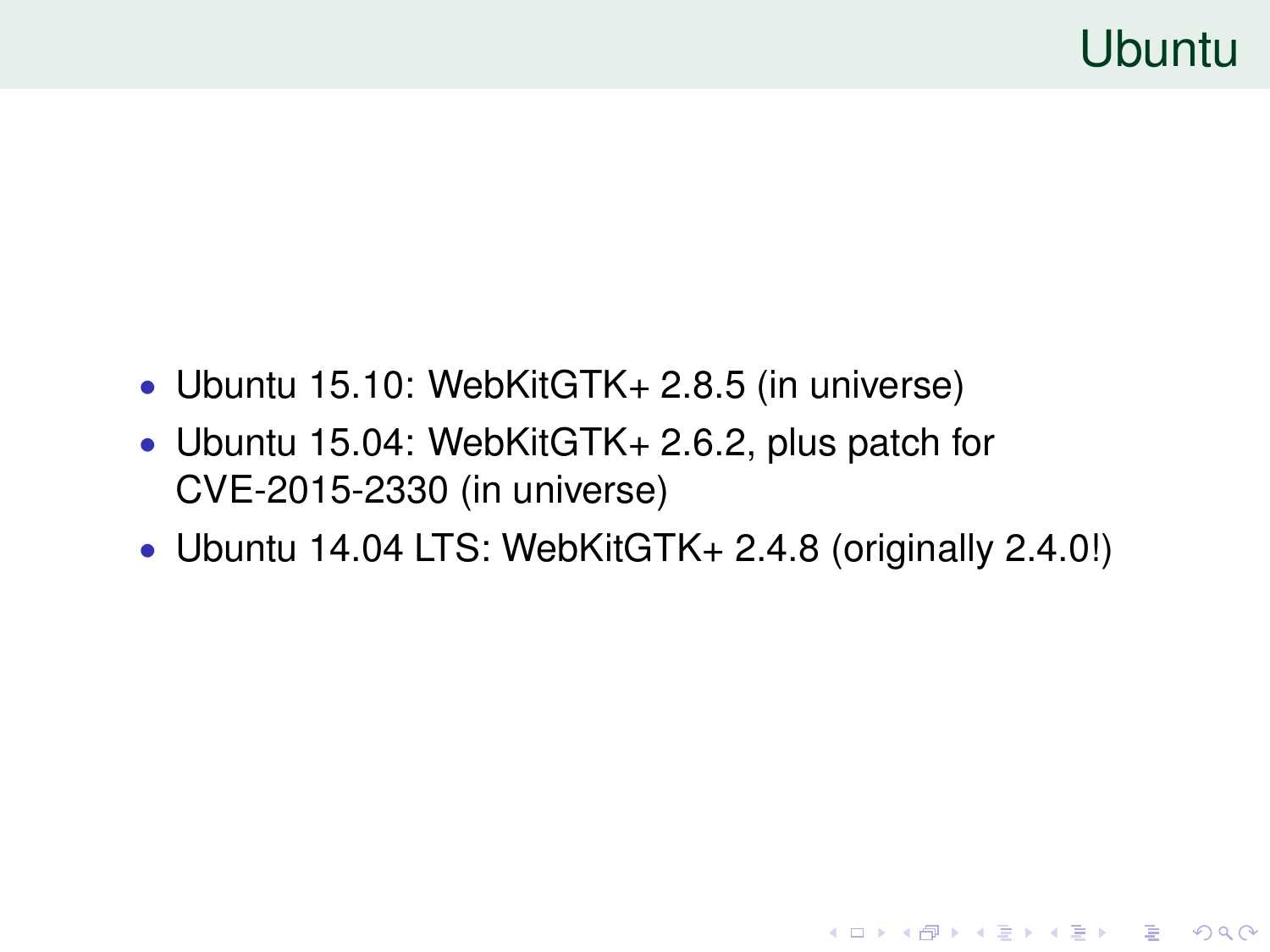### openSUSE

- openSUSE 42.1: WebKitGTK+ 2.8.5
- openSUSE 13.2: WebKitGTK+ 2.6.6
- openSUSE 13.1: WebKitGTK+ 2.2.7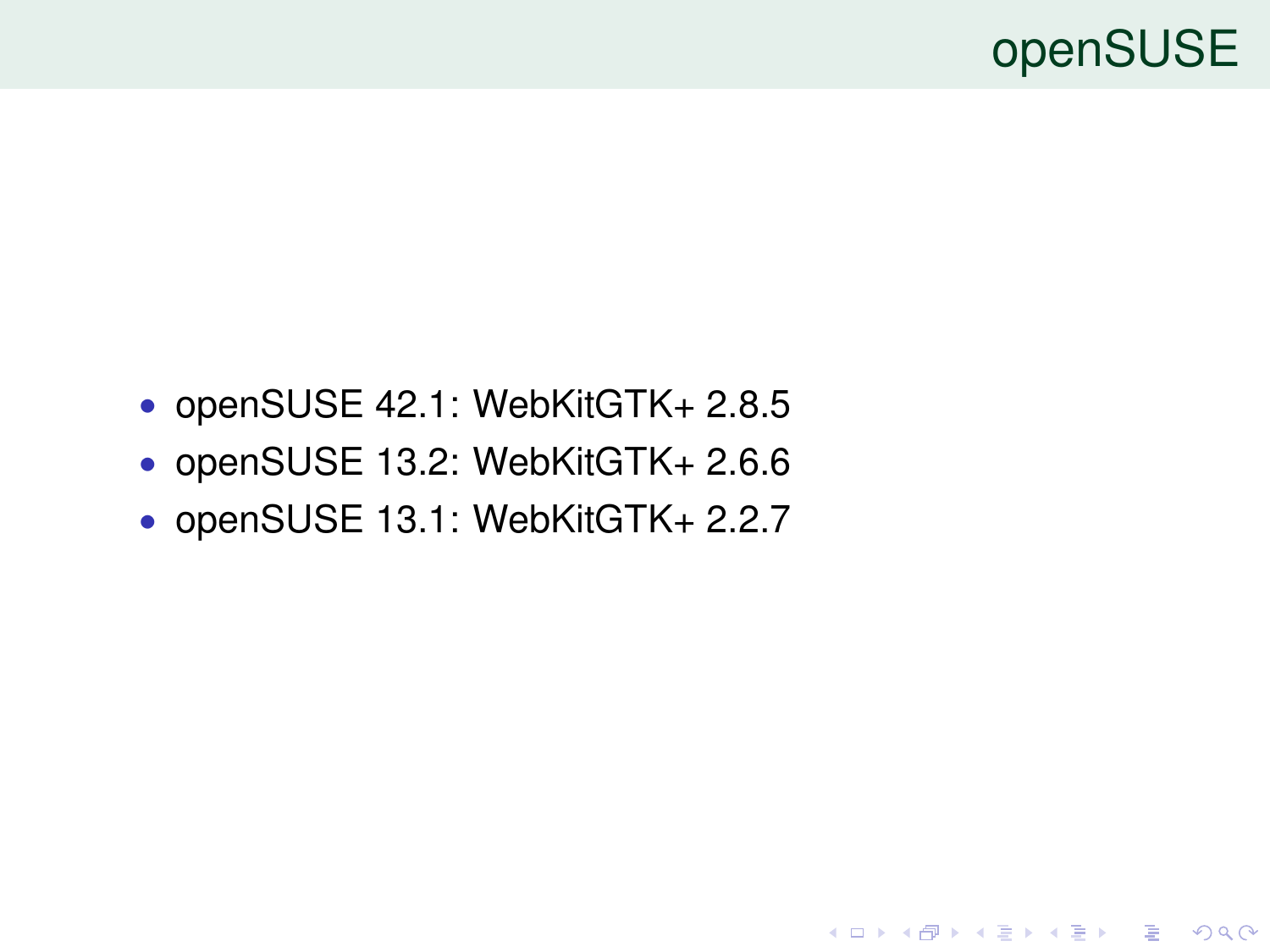## Enterprise Distros

- RHEL 7: WebKitGTK+ 2.0.4
- SLE: WebKitGTK+ 2.4.8, plus patch for CVE-2015-2330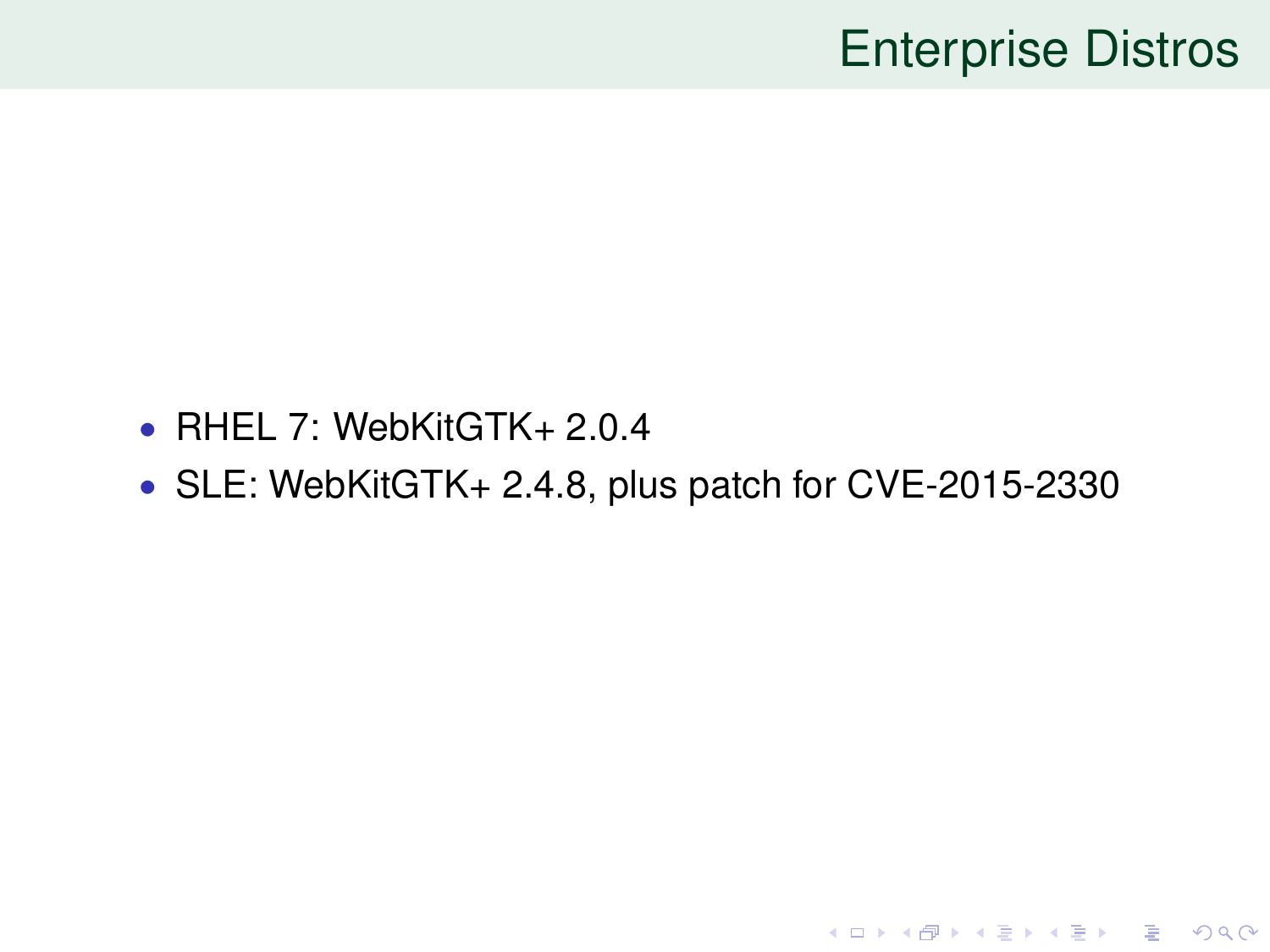**KORK ERKER ADAM ADA** 

- We must release a list of CVEs fixed in each version of WebKitGTK+ or users will not get our updates.
	- If there's no CVE, it's not a security issue.
	- Maybe not essential that the CVEs be immediately available
- Options:
	- Reuse CVEs issued by Apple (we need help to do this!)
	- Request our own CVEs for each issue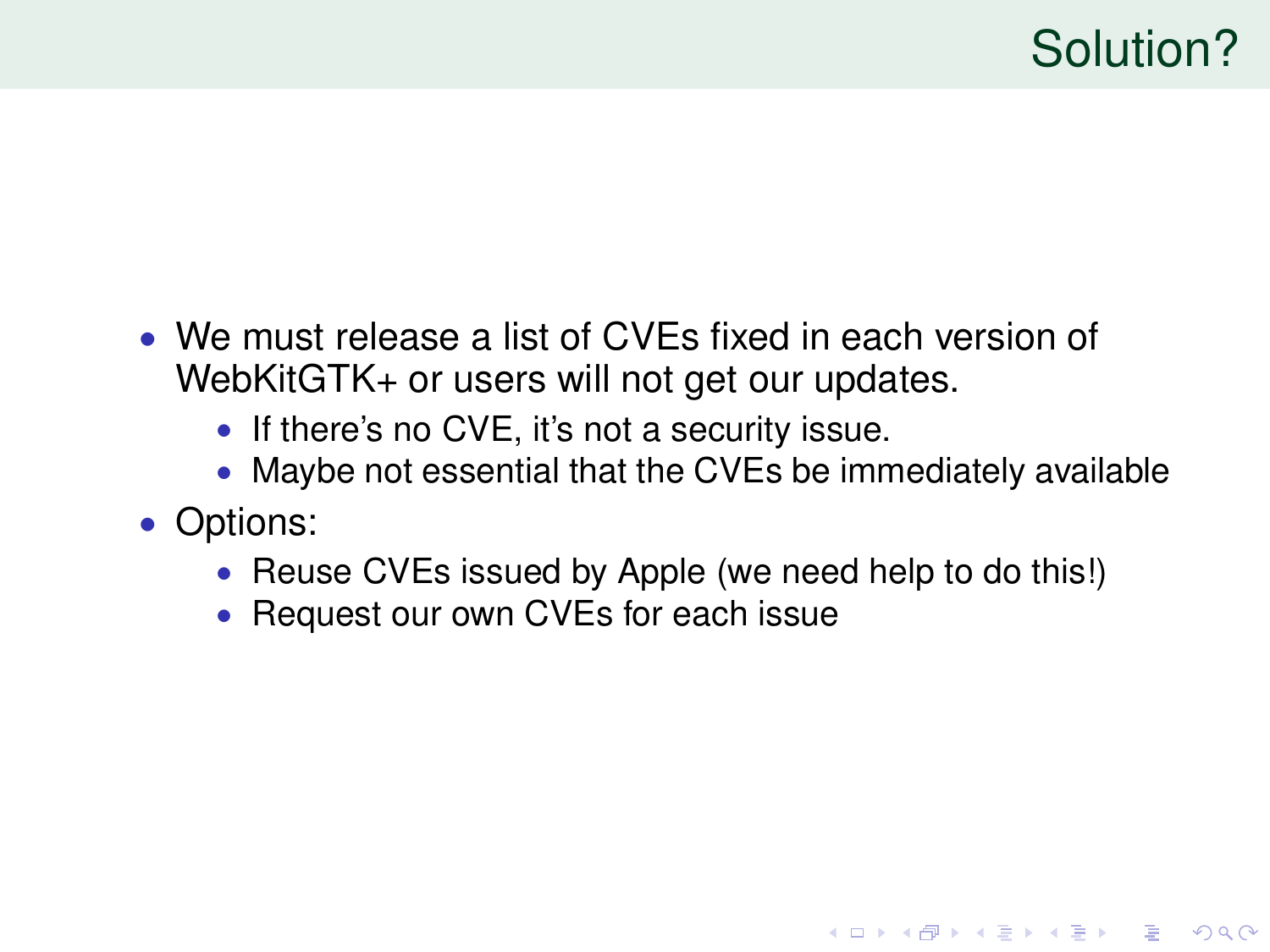**KOD KOD KED KED E VAN** 

- <span id="page-14-0"></span>• WebKit sandbox only works on OS X (and iOS?)
- seccomp filters sandbox for Linux in trunk, but experimental
- Development stalled because seccomp filters seem risky
- seccomp filters are used in Chrome's sandbox, but only as one layer, and Chrome bundles its dependencies.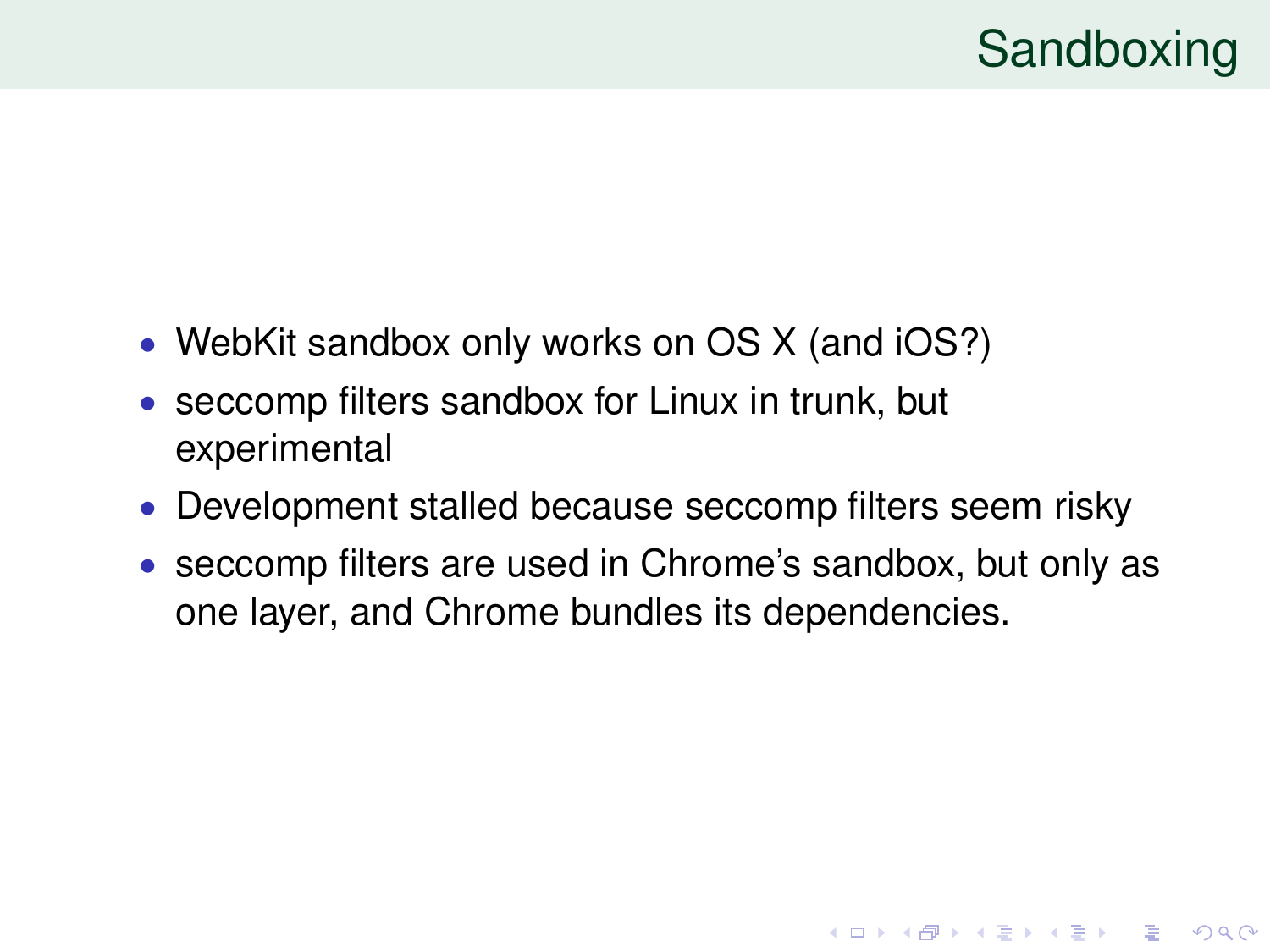### HTTPS Achievements

- <span id="page-15-0"></span>• Rapidly disabled SSL3 after POODLE
- Disabled RC4 over a year before other browsers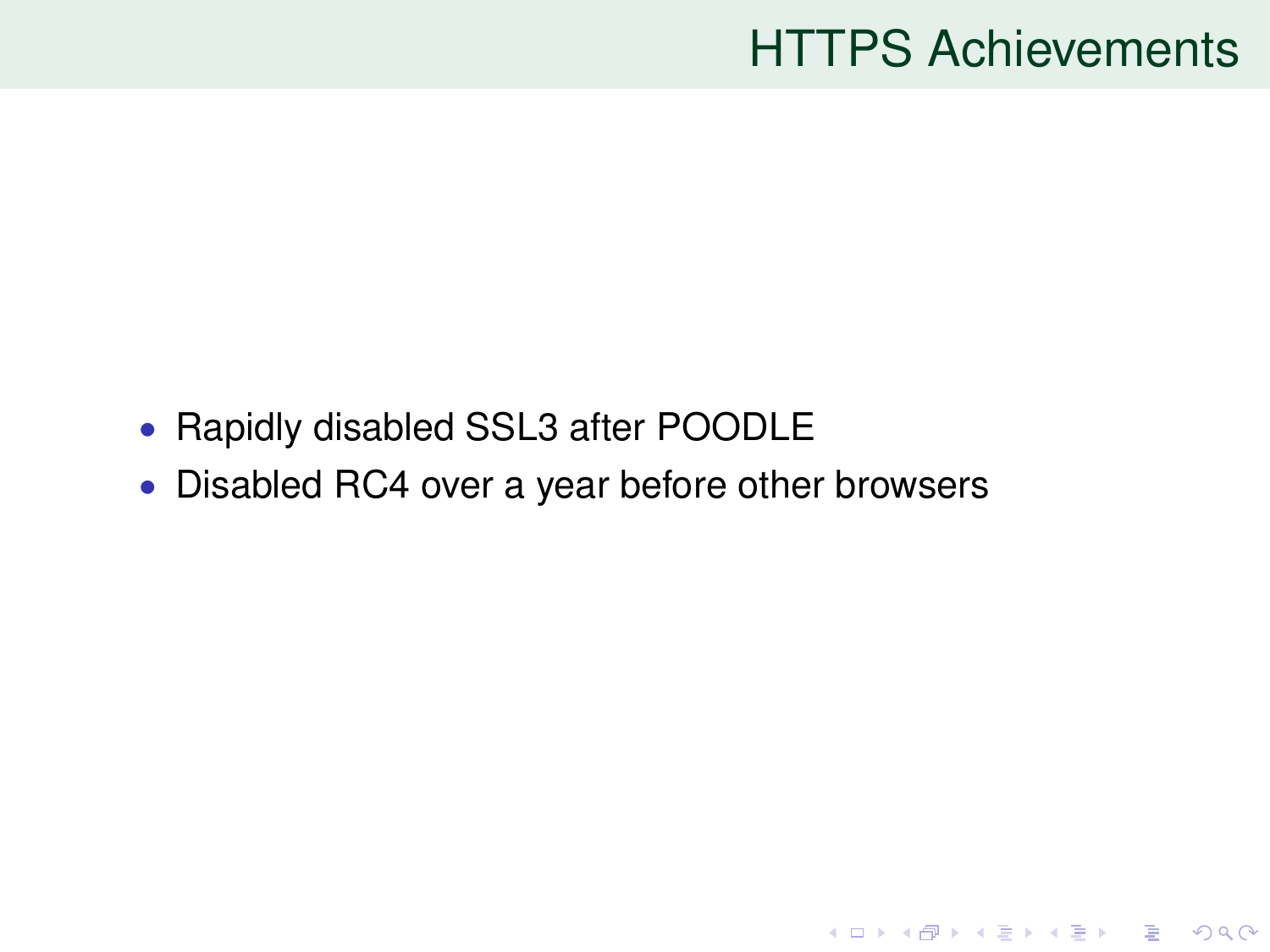# HTTPS Problems

KEL KALEY KEY E NAG

- No support for HSTS
- No support for HPKP
- No support for certificate transparency
- No detection of SHA-1 signatures
- No detection of weak DH primes (all above 728 bits allowed by GnuTLS)